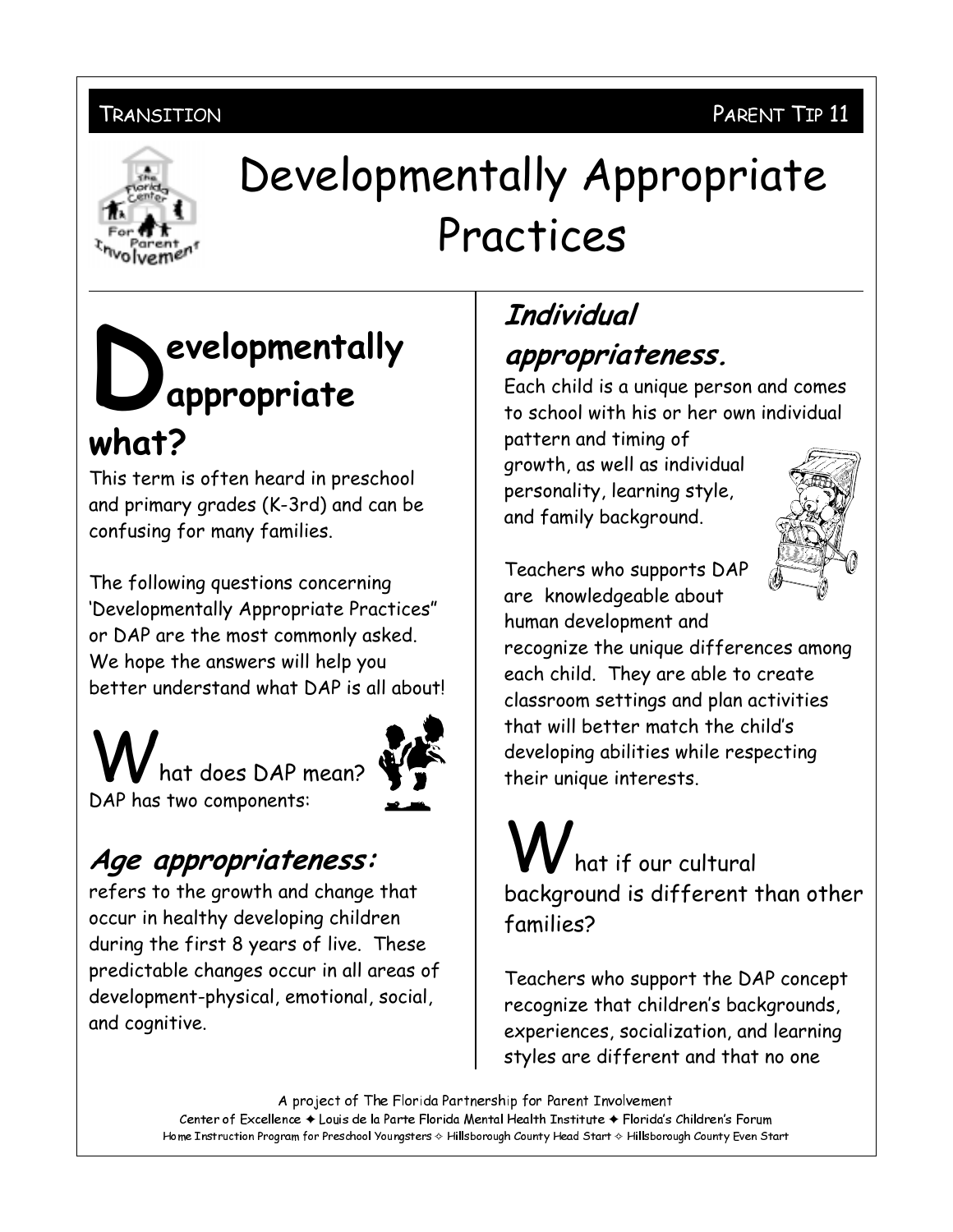#### $\overline{2}$ **DEVELOPMENTAL APPROPRIATE PRACTICES**

#### PARENT TIP 11

method will work with all children.

The younger the children and the more diverse their backgrounds, the wider the variety of teaching methods and materials required.

Cultural differences are celebrated and used as foundations for building new information for all the children....even the teacher!

never had DAP when I was in school and I'm ok...Why change? The traditional method of education we grew up with, formalized instruction where everyone was expected to be on the "same page" and "know the same material" at the "same time", needs to be re-evaluated and revised in light of new research.



Recent research has shown that children learn best through "real", play oriented approaches to early childhood education (birth to 8 years old). This finding, combined with the recent brain research showing how stimulating activities can promote brain growth, challenges educators and early childhood professionals to reconsider the use of

traditional or formalized instruction and methods.

 $\blacktriangle$  want my child to LEARN not just play all day!

Research has shown that curriculum and teaching methods should be designed so that children not only acquire knowledge and skills, but they also acquire the trait or tendency to use them.

When children are exposed to excessive drill and repeated practice in skills they have already mastered such as reading and arithmetic skills, it tends to lessen the child's interest in *using* these skills.

Novelty is the key! Teacher's who value DAP recognize that a child's interest for learning can be strengthened by providing diverse activities for acquiring or using a skill. Over use of one way can turn kids (or adults) off to becoming lifelong learners!

Parts of this tip sheet came from NAEYC, Developmentally Appropriate Practices in Early Childhood Programs, 1993 10th reprint.

For more information contact:

A project of The Florida Partnership for Parent Involvement Center of Excellence + Louis de la Parte Florida Mental Health Institute + Florida's Children's Forum Home Instruction Program for Preschool Youngsters & Hillsborough County Head Start & Hillsborough County Even Start